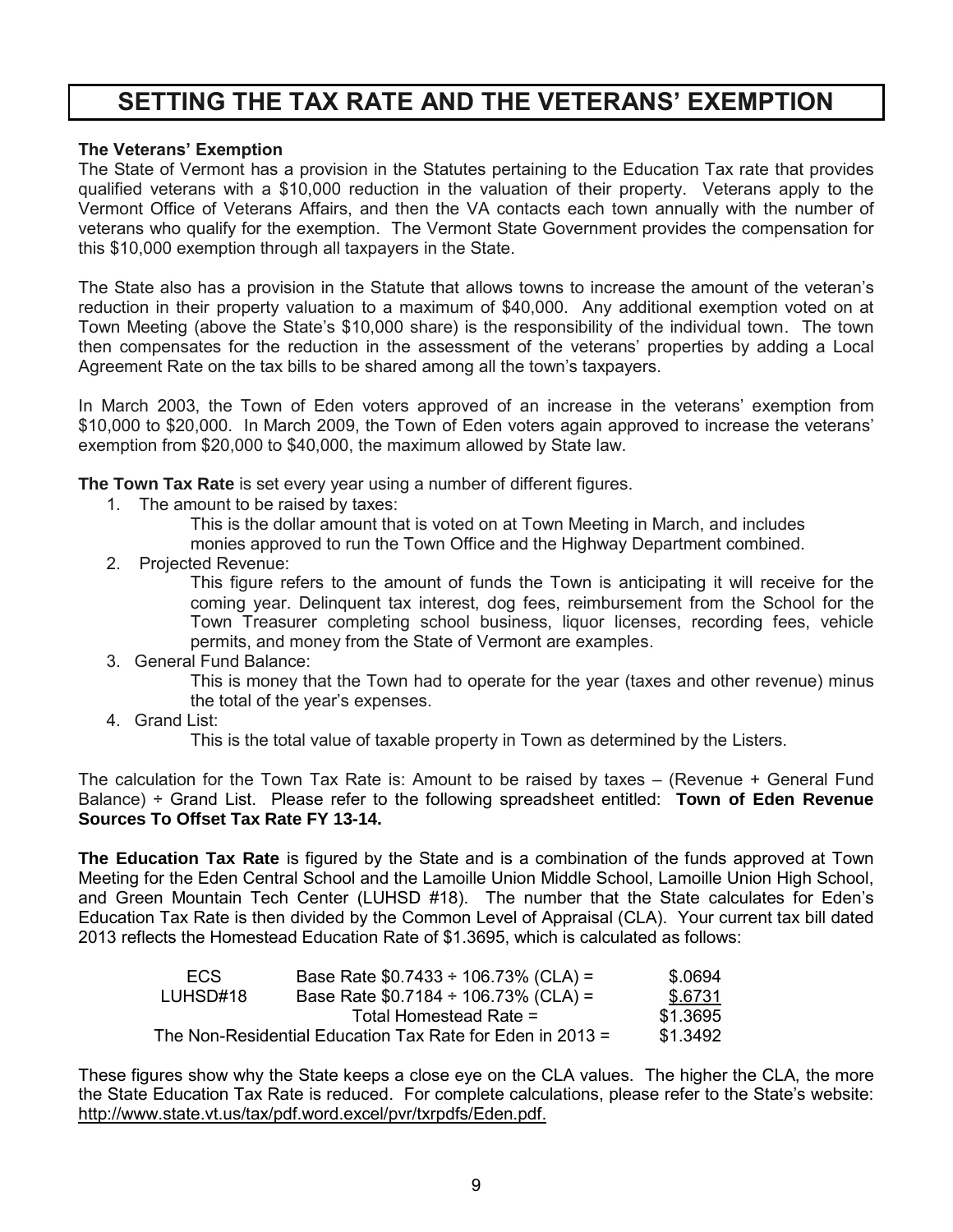# **SETTING THE TAX RATE AND THE VETERANS' EXEMPTION (cont'd)**

### **The Education Tax Rate, the Veterans' Exemption, and the Town of Eden**

This is where the three aspects meet. In 2013, there were seven (7) veterans in Eden who had applied for the exemption. The exemption reduces the Assessed Value of the property of those who qualify by \$40,000. The State is compensating for \$10,000 of reduced valuation, and the taxpayers in Eden are compensating for the remaining \$30,000 of reduced valuation. The difference is called the Local Agreement, which is a separate line on everyone's tax bill, even the veterans!

| \$ Amount of Veterans' Exemption                        | \$40,000              |
|---------------------------------------------------------|-----------------------|
| <b>Subtract State Allowance</b>                         | \$10,000              |
| Town of Eden Share                                      | \$30,000              |
| Multiply by # of Qualified Eden Veterans                | x7                    |
| <b>Total Amount of Property Valuation Reduction</b>     | \$210,000             |
| Multiply by Homestead Education Tax Rate                | x \$1.3695            |
|                                                         | \$287,595             |
| Divide by 100 to Convert to Dollars                     | $\div$ 100            |
| Amount of State Education \$\$ that Need to be Replaced | \$2,875.95            |
| Divide by the Total Grand List                          | $\div$ \$1,342,991.36 |
| Equals the Local Agreement Tax Rate                     | \$0.00214             |

The sample tax bill from 2013 on the next page shows the Local Agreement amount as \$4.26. This means that John Q. Public paid an additional \$4.26 in 2013 to support the veterans in Eden.

After the tax bills for 2013 were printed and mailed, the Town Office staff noted a mistake on the tax bills. The Local Agreement Tax Rate of \$0.00214 was correct, but it had been figured in twice – it was added to the Municipal Tax Rate and was also listed as a separate line item. This means that in 2013, John Q. Public was over-taxed by \$4.26.

After the mistake was noted, research was done to look at all years in the past, back to 2003 when the veterans' exemption was increased above the State's \$10,000. What was found was the following:

|      |                 |           |                 |                             |              | Resulting in        |
|------|-----------------|-----------|-----------------|-----------------------------|--------------|---------------------|
|      |                 |           |                 |                             | Resulting in | Over-               |
|      |                 |           | Local           |                             | Over-        | <b>Taxation for</b> |
|      |                 | Amount of | Agreement       |                             | Taxation     | John Q.             |
| Year | # Vets          | Exemption | <b>Tax Rate</b> | Action                      | Town Wide    | Public              |
| 2013 |                 | \$40,000  | \$0.0021        | Calculation done twice      | \$2,874.00   | \$4.26              |
| 2012 | 12 <sup>2</sup> | \$40,000  | \$0.0037        | Calculation done correctly  |              |                     |
| 2011 | 12              | \$40,000  | \$0.0038        | Calculation done correctly  |              |                     |
| 2010 | 10              | \$40,000  | \$0.0033        | Calculation done twice      | \$4,408.58   | \$4.64              |
| 2009 | 9               | \$40,000  |                 | Calculation not done at all |              |                     |
| 2008 |                 | \$20,000  |                 | Calculation not done at all |              |                     |
| 2007 |                 | \$20,000  |                 | Calculation not done at all |              |                     |
| 2006 |                 | \$20,000  |                 | Calculation not done at all |              |                     |
| 2005 | 8               | \$20,000  |                 | Calculation not done at all |              |                     |
| 2004 | 6               | \$20,000  |                 | Calculation not done at all |              |                     |
| 2003 | 7               | \$20,000  |                 | Calculation not done at all |              |                     |